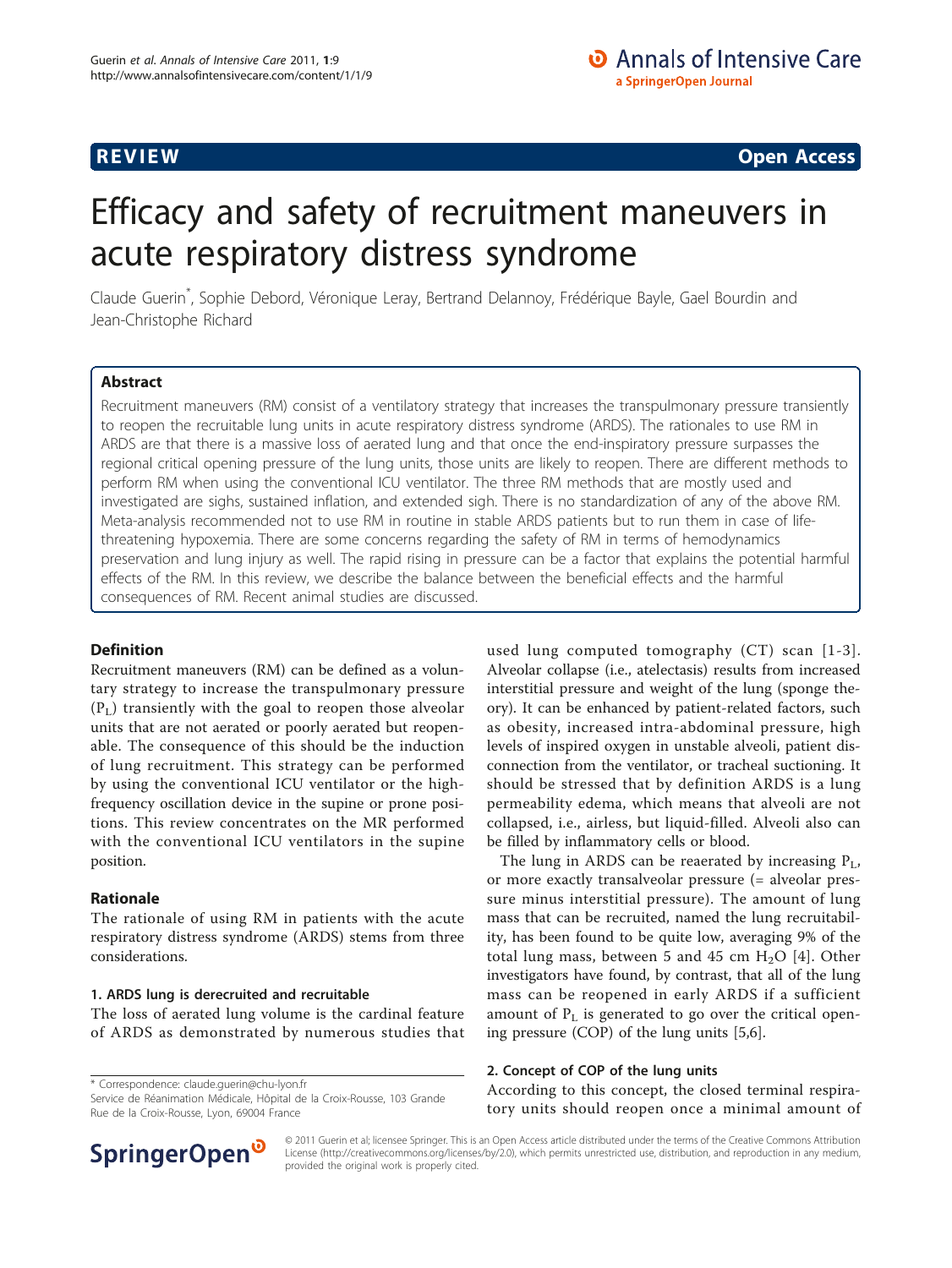regional  $P_L$  to maintain patency of small airways and/or alveoli has been reached. Depending on the mechanisms and location of closure of the terminal respiratory units, the amount of COP should vary from relatively low values, such 10 cm  $H_2O$ , to very high values. In humans, COP values have been found to follow a Gaussian distribution with a mode of approximately 25 cm  $H_2O$  [\[7](#page-4-0)] or a bimodal distribution with a second mode close to 40 cm  $H<sub>2</sub>O$  [[5\]](#page-4-0). It must be stressed that the full range of regional COP was as wide as 0 to 60 cm  $H_2O$  [\[5,7](#page-4-0)].

## 3. Lung recruitment is beneficial

Recruiting the lung is a ventilatory strategy that can prevent ventilator-induced lung injury (VILI) [[8\]](#page-4-0). This benefit may result from two mechanisms. The first is the increase in the aerated lung mass, which contributes to minimize the lung heterogeneity and to increase the size of the baby lung. The second is the prevention of the repeated opening and closure of the terminal respiratory units.

RMs have probably long been used mostly to improve oxygenation, which is a good thing if this improvement results from or is associated with lung recruitment. However, the global effect of RM is actually a balance between positive effects (reduction in VILI, improvement in oxygenation) and negative effects (increase in VILI, hemodynamics impairment). From this balance, one can expect favorable or poor outcome of the patient (Figure 1).

# Methods to recruit the lung

The RMs are not unique, which is a general limitation of the technique because it is not standardized as yet. The earliest RM ever used during mechanical ventilation is probably the sigh [[9](#page-4-0)], which consists of increasing tidal volume or level of positive end-expiratory



pressure (PEEP), depending on the ventilator used, for one or several breaths. Tidal volume and PEEP level can be adjusted to reach a specific plateau pressure (Pplat). Pelosi et al. [[10\]](#page-4-0) in ten patients with ARDS applied three consecutive sighs per minute, each of them generating Pplat of 45 cm  $H<sub>2</sub>O$ , and found that oxygenation was better, lung static elastance lower, and functional residual capacity (FRC) greater in the 1 hour-sigh period than in the no-sigh period. However, some safety concern could have been raised given that this schedule would lead to 4,320 occurrences per day of Pplat 45 cmH<sub>2</sub>O, which is a level well above the 30 cm H2O recommended threshold to maintain in ARDS [[11](#page-4-0)]. The most frequently investigated RM, due to its apparent simplicity, is the sustained inflation (SI), which consists of pressurizing the airways at a specific level and maintaining it for a given duration. A common combination is the application of 40 cmH<sub>2</sub>O airway pressure for 40 seconds [[12](#page-4-0)-[14](#page-4-0)]. In a randomized controlled trial involving 30 patients with ARDS, SI of 50 cmH2O applied for 30 seconds did not result in better oxygenation by 30 minutes compared with the control group free of RM [[13](#page-4-0)]. In that study, SI was applied after PEEP had been standardized in both groups similarly. The interaction between pressure and time is critical in the efficacy and tolerance of RM. Therefore, some authors introduced the extended sigh [[15](#page-4-0)], which combines lower pressure level, progressive rising of airway pressurization, and longer time of application. High PEEP and pressure-controlled ventilation with a fixed driving pressure (= inspiratory pressure minus PEEP) are other ways to perform RM [\[5](#page-4-0)].

The RMs were compared each other in some investigations. It should be stressed that an adequate comparison is difficult due to the pressure-time product, which should be made identical between the two RMs. For example, in 19 patients with ARDS, extended sigh was associated with better oxygenation and higher recruited volume than single SI 40 cm  $H<sub>2</sub>O$  for 40 seconds [[16](#page-4-0)]. Using two or more RMs would have led to different results. We compared optimal PEEP alone, selected from a decremental PEEP trial, SI + optimal PEEP and sighs + optimal PEEP in 12 patients with ARDS in a cross-over study and found that sighs were associated with better oxygenation and greater static compliance of the respiratory system than any other strategy [\[17\]](#page-4-0).

The meta-analysis of the studies on RMs in ALI/ARDS by Fan et al. [[18](#page-4-0)] concluded that RMs were neither recommended nor forbidden and could rather be used on a case-by-case basis in the most hypoxemic patients as a life-saving procedure. Another systematic review did not recommend the systematic use of RMs in the routine practice in "stable" ARDS patients [[19\]](#page-4-0). It should be mentioned that, apart from severely hypoxemic ARDS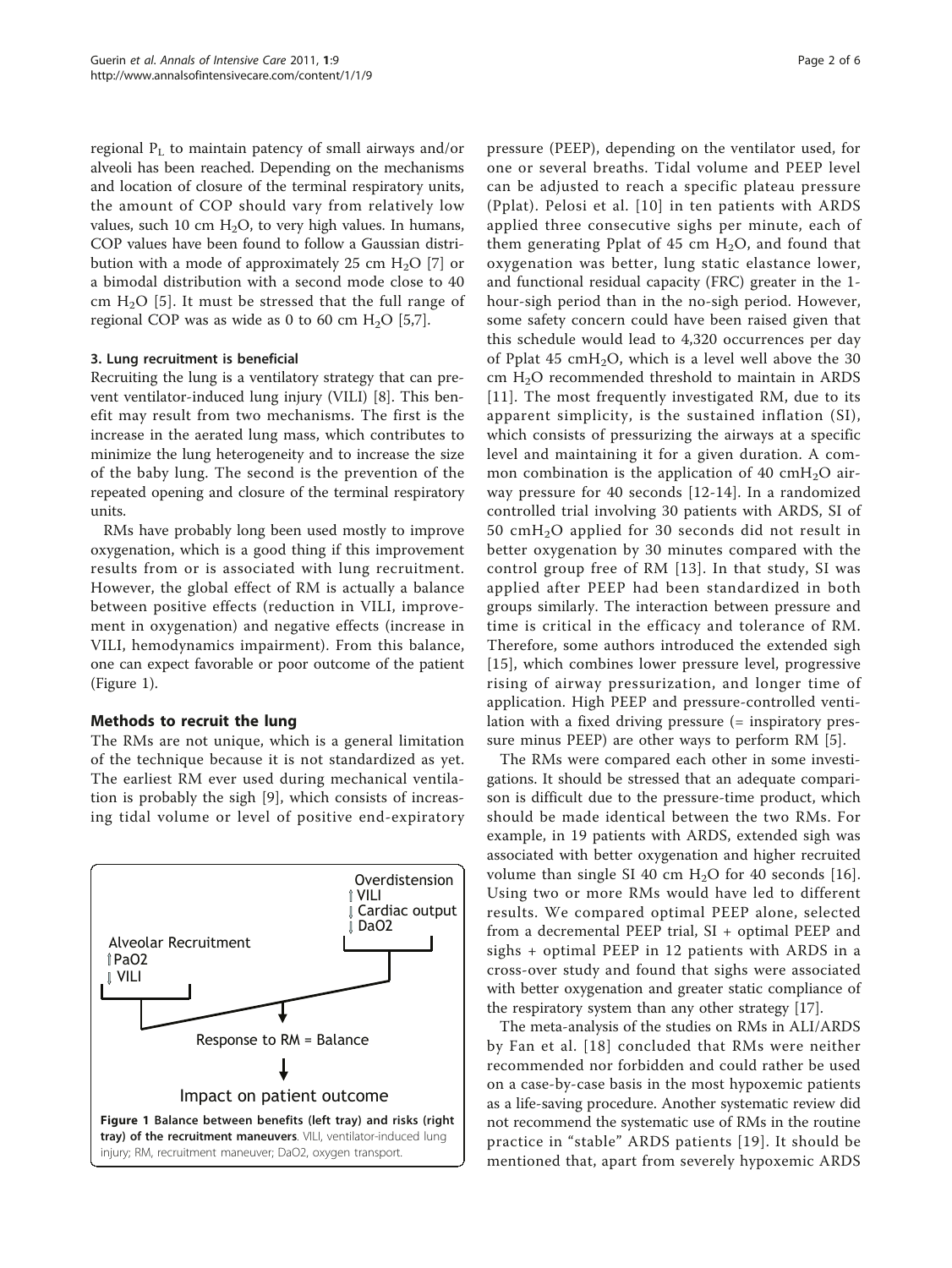patients where RMs could be used to maintain safe oxygenation levels, RMs should be applied after tracheal suctioning [\[20](#page-4-0)] or patient disconnection. In the early trial, which introduced the concept of lung protective mechanical ventilation [[21](#page-4-0)], RMs were managed after tracheal suctioning.

Four lines of considerations cast some doubt about the routine use of RMs in patients with ARDS.

1. The fact that three randomized, controlled trials were not able to demonstrate a beneficial effect of RMs on oxygenation in the routine practice [\[13,22,23\]](#page-4-0).

2. Some safety concerns [[24](#page-4-0)].

3. The large variability of the oxygenation response across the patients [\[23](#page-4-0)].

4. The relevant end-points in the assessment of RMs have moved from the oxygenation improvement toward the VILI prevention.

# Factors of the response to RMs

As shown in Table 1, several factors are involved in the response to RMs in terms of oxygenation, lung recruitment, or hemodynamics. Some of these effects are discussed below.

# Type of ARDS

This is a major factor because ARDS is highly heterogeneous by nature, both within patients and between patients. The separation between focal and not focal ARDS has been largely accepted. Constantin et al. [[25](#page-4-0)] separated ARDS patients into focal and not focal morphological patterns from the CT scan and studied the effect of a single SI applied before and after open lung ventilation, namely a high PEEP. After the RM, the oxygenation remained unchanged in the focal whilst it improved in the not focal ARDS pattern. Most

## Table 1 Factors potentially involved in the variability of the response to recruitment maneuvers in ARDS

| <b>ARDS-related</b> |                                |
|---------------------|--------------------------------|
|                     | Eocal vs. nonfocal             |
|                     | Early vs. Late                 |
|                     | Severe vs. moderate            |
|                     | Lung recruitability            |
|                     | Associated vasoactive drugs    |
| <b>RM-related</b>   |                                |
|                     | Type of recruitment maneuvers  |
|                     | Distribution of lung perfusion |
|                     | Transpulmonary pressure        |
|                     | Timing of application          |
|                     | Patient positioning            |
| Post-RM strategy    |                                |
|                     | Post-RM PFFP                   |

ARDS, acute respiratory distress syndrome; RM, recruitment maneuvers; PEEP, positive ned-expiratory pressure.

importantly, in the focal pattern after the RM, the lung overdistension markedly increased and was greater than the lung recruitment elicited by RM. Once RM was released, the overdistension remained above its level before RM. In sharp contrast in the not focal ARDS pattern, the recruited volume markedly increased and was greater than the concomitant overdistension with the RM. After the RM, the overdistension went back to its baseline level but the recruited volume remained higher than its pre-RM level. This result was extended by Grasso et al. [[26](#page-4-0)] who investigated the effect of a single SI in three experimental ARDS in pigs: surfactant depletion with massive derecruitment and no inflammation; oleic acid-induced ARDS with massive lung edema and no inflammation; and hydrochloride acid-induced ARDS characterized by massive inflammation. The RM did promote recruitment but also overdistension in the most anterior parts of the lungs in the three ARDS models, making the lungs more heterogeneous than before the RM application. Furthermore, the overdistension, and hence the lung heterogeneity, was maintained after RM release. The morphological lung heterogeneity was associated with a marked functional heterogeneity because the elastance of the recruited parts of the lungs was significantly greater than in the control animals and than that of the baby lung in each ARDS model. This result is very important to keep in mind when RM is used.

Another criterion to separate ARDS patients is the severity of the lung injury. Whereas it is difficult to accurately and precisely define what severe ARDS is, the paraquat model of ARDS in rats is useful in this purpose because the lung histomorphometry findings are different with the dose of paraquat administered. The intraperitoneal injection of 20 mg/kg paraquat induces alveolar collapse and interstitial oedema whilst a greater dose of 25 mg/kg promotes an additional alveolar oedema. Therefore, low dose of paraquat induced moderate ARDS whilst with high dose of paraquat severe ARDS would follow. Santiago et al. [[27](#page-4-0)] found that a single SI induced a significantly greater magnitude of overdistension, endothelial and epithelial alveolar cells injury, and apoptosis to the lungs and kidneys in severe than in moderate paraquat-induced ARDS in rats.

# Lung perfusion

Lung perfusion is a critical determinant of oxygenation. In a sheep model of surfactant depletion, a single SI worsened oxygenation in every animal [[28](#page-4-0)]. The mechanism of this finding was that: 1) the RM did not recruit the dorsal part of the lungs in which there was a massive loss of aeration, and 2) redistributed the pulmonary blood flow toward them. Therefore, the intrapulmonary shunt increased in these dependent parts of the lung leading to oxygenation worsening.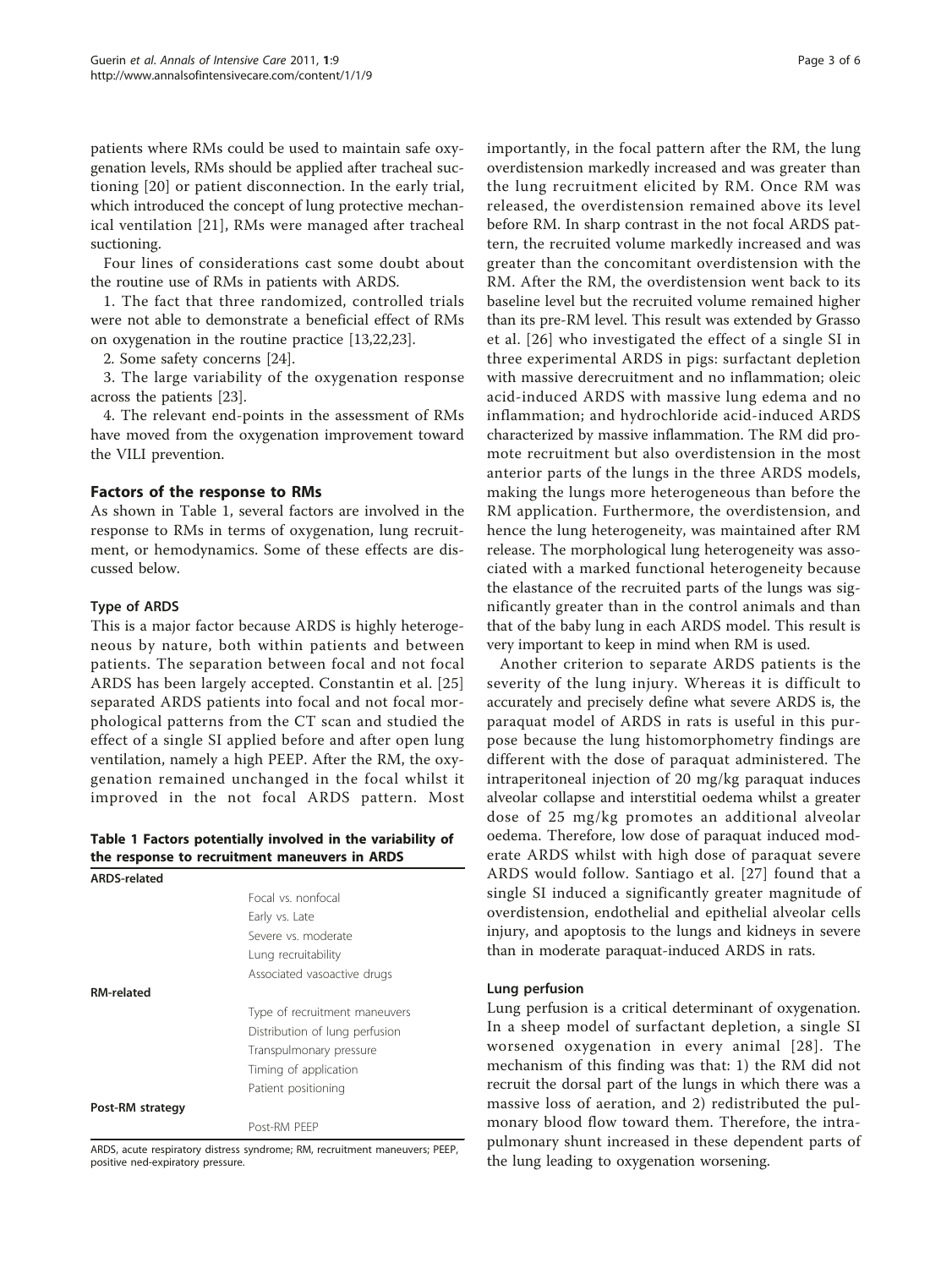#### Chest wall elastance

In 22 patients with ARDS, Grasso et al. found [[14\]](#page-4-0) that half was responder in terms of oxygenation after a single SI and the other half was not. The explanation was that the chest wall elastance was greater in the non responders than in responders, and hence, more pressure dissipated into the chest wall and less pressure was available to distend the lung in the non responder than in the responder group. Therefore, in setting the RM what counts is not the level of the airway pressure but the level of PL which takes into account the chest wall elastance magnitude.

#### Post-RM strategy

Lim et al. [[15\]](#page-4-0) investigated the effects on oxygenation of three ventilatory strategies in ARDS patients: extended sigh followed by higher PEEP than or by same PEEP as before RM, and higher PEEP alone. Oxygenation was greater in the first strategy. The authors extended this result in a comprehensive experimental study in pigs [[29](#page-4-0)]. They used three ARDS models (VILI, pneumonia, oleic acid), three RMs (extended sigh, SI, pressure-controlled ventilation), and three levels of PEEP after the RM  $(8, 12,$  and 16 cm  $H<sub>2</sub>O$ . They found that the primary factor of the greater oxygenation was the level of PEEP after the RM. Because PEEP is an expiratory setting, it should be more relevant to tailor its level after having recruited the lung. This consideration is the background of the decremental PEEP trial, which is an attractive way to adjust PEEP [[30](#page-4-0)].

#### Recent advances in RM

Recently, new RMs have been described and a further assessment of their lung effects was reported that brought some additional information with clinical implications. A common feature in these new data is that they dealt with the role of time and pressure-time product during the RMs. Indeed, it has been shown that almost 80% of the recruited volume after a RM was obtained within the first 5 seconds, making the remaining 35 seconds of a 40-second RM less useful for the recruitment but potentially harmful for the lungs or the circulation [\[31](#page-4-0)].

In the paraquat-induced ARDS model in rats, Rzezinski et al. [[32\]](#page-4-0) compared a single common SI (40 cm  $H<sub>2</sub>O \times 40$  sec) to a progressive RM in which, starting from PEEP 15 cm  $H<sub>2</sub>O$  the baseline driving pressure of 10 cm  $H_2O$  was increased by three steps of 5 cm  $H_2O$ lasting 2 minutes each; the end-inspiratory pressure reached 40 cm  $H<sub>2</sub>O$  within 12 minutes and lasted 2 minutes. Lung recruitment and oxygenation were significantly greater, whereas static lung elastance, lung inflammation, alveolar epithelial cells apoptosis, and alveolar-capillary membrane injury were significantly lower with progressive RM than with the common SI. The prolongation of the RM and the pressure.time product were likely explanations for the global benefit of the prolonged RM.

Steimback et al. [[33](#page-5-0)] using again the paraquat-induced ARDS model in rats, compared 180 sighs per hour, the same rate as in the early study in humans [[10](#page-4-0)], set to generate Pplat of 40-cm  $H_2O$ , to 10 sighs per hour at 20- or 40-cm  $H_2O$  targeted Pplat, and to a common SI. The results, which are summarized in Table 2, are clearly in favour of a lower rate of sighs and a 40 cm  $H<sub>2</sub>O$  Pplat.

Finally, still by using the paraquat-induced ARDS in rats, Riva et al. [\[34\]](#page-5-0) compared a common 40 cm  $H_2O \times$ 40-second SI to a RM in which the target pressure of 40 cm H2O was reached after 40 seconds as a ramp. Both were delivered from PEEP 0 or 5 cm  $H_2O$ . The MR generated as a ramp from 5 cm  $H_2O$  of PEEP reduced overdistension, alveolar collapse, lung expression of mRNA of procollagen III, and lung static elastance.

Forty patients with ARDS were randomized into SI or pressure-controlled ventilation adjusted to generate the same pressure-time product [[35\]](#page-5-0). Pressure-controlled ventilation was associated with significantly greater oxygenation and with significantly less hemodynamics derangements as reflected by significantly lower central venous and pulmonary artery pressures, lower right ventricle work load, and higher cardiac output. The rapid airway pressure rising during the RM can be a factor that explains why RM can promote VILI and may worsen hemodynamics.

#### Conclusions

Assessing the efficacy of RM on oxygenation only is largely insufficient and the complete evaluation, as for any ventilatory strategy in ARDS, must consider the effects on hemodynamics, lung recruitment, overdistension, stress and strain [[36\]](#page-5-0), and biotrauma [[37\]](#page-5-0). The risks

|  |                          |  | Table 2 Summary of the comparison of sighs in the study |  |  |  |
|--|--------------------------|--|---------------------------------------------------------|--|--|--|
|  | by Steimback et al. [33] |  |                                                         |  |  |  |

|                                    | sı            | Sighs<br>180/40 | Sighs<br>10/40 | Sighs<br>10/20 |
|------------------------------------|---------------|-----------------|----------------|----------------|
| Oxygenation                        |               |                 |                |                |
| Est, L                             | $\rightarrow$ |                 |                |                |
| Alveolar collapse                  |               |                 |                |                |
| Overdistension                     | $\rightarrow$ |                 |                | $\rightarrow$  |
| Alveolar-capillary Membrane injury |               |                 |                | $\rightarrow$  |
| Lung apoptosis                     |               |                 |                | $\rightarrow$  |
| mRNA PCIII                         |               |                 |                |                |

SI, sustained inflation; sighs, rate per minute/target plateau pressure; Est, L, lung static elastance; mRNAPCIII, lung expression of mRAN of procollagen III. The arrows indicate the direction of change of each variable relative to the group of injured lungs not receiving recruitment maneuvers.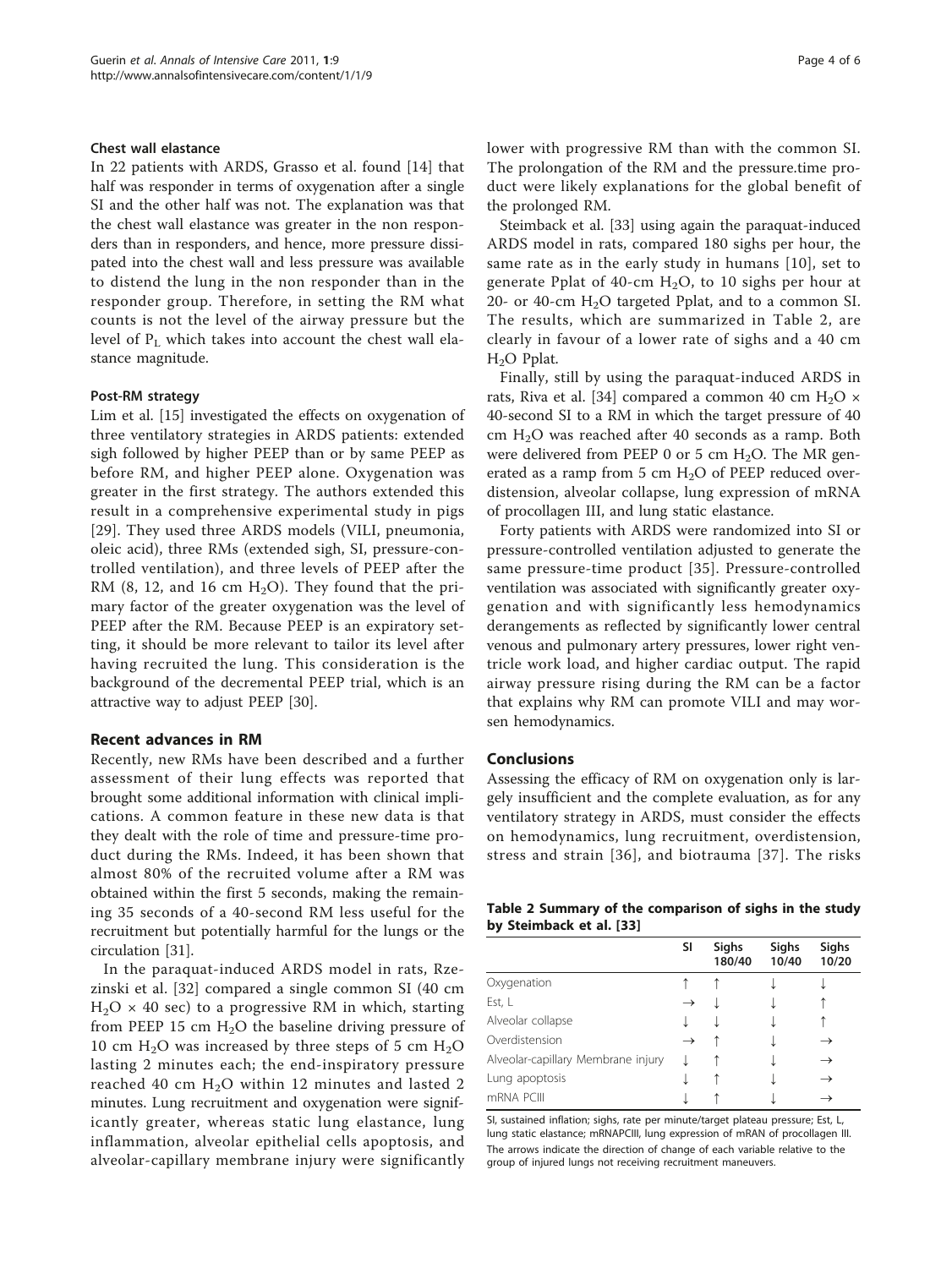<span id="page-4-0"></span>associated with RM are both at the lung level (VILI) and at the systemic level. The systemic risks that may follow RM are hemodynamics impairment or decompartimentalization of the VILI toward distant organs. The RM is a complex procedure, not standardized as yet. The factors involved in RM response largely depend on the underlying lung disease. At the present time, the previous conservative recommendations of not using RMs in routine in stable ARDS patients are still valid.

#### Authors' contributions

CG wrote the manuscript. SD, VL, BD, FB, GB, and JCR critically reviewed the manuscript.

#### Competing interests

The authors declare that they have no competing interests.

#### Received: 14 March 2011 Accepted: 19 April 2011 Published: 19 April 2011

#### References

- Gattinoni L, Caironi P, Pelosi P, Goodman LR: [What has computed](http://www.ncbi.nlm.nih.gov/pubmed/11719313?dopt=Abstract) [tomography taught us about the acute respiratory distress syndrome?](http://www.ncbi.nlm.nih.gov/pubmed/11719313?dopt=Abstract) Am J Respir Crit Care Med 2001, 164:1701-1711.
- Gattinoni L, Caironi P, Valenza F, Carlesso E: [The role of CT-scan studies for](http://www.ncbi.nlm.nih.gov/pubmed/17085245?dopt=Abstract) [the diagnosis and therapy of acute respiratory distress syndrome.](http://www.ncbi.nlm.nih.gov/pubmed/17085245?dopt=Abstract) Clin Chest Med 2006, 27:559-570, abstract vii.
- Puybasset L, Cluzel P, Gusman P, Grenier P, Preteux F, Rouby JJ: [Regional](http://www.ncbi.nlm.nih.gov/pubmed/10990099?dopt=Abstract) [distribution of gas and tissue in acute respiratory distress syndrome. I.](http://www.ncbi.nlm.nih.gov/pubmed/10990099?dopt=Abstract) [Consequences for lung morphology. CT Scan ARDS Study Group.](http://www.ncbi.nlm.nih.gov/pubmed/10990099?dopt=Abstract) Intensive Care Med 2000, 26:857-869.
- 4. Gattinoni L, Caironi P, Cressoni M, Chiumello D, Ranieri VM, Quintel M, Russo S, Patroniti N, Cornejo R, Bugedo G: [Lung recruitment in patients](http://www.ncbi.nlm.nih.gov/pubmed/16641394?dopt=Abstract) [with the acute respiratory distress syndrome.](http://www.ncbi.nlm.nih.gov/pubmed/16641394?dopt=Abstract) N Engl J Med 2006, 354:1775-1786.
- 5. Borges JB, Carvalho CR, Amato MB: [Lung recruitment in patients with](http://www.ncbi.nlm.nih.gov/pubmed/16855277?dopt=Abstract) [ARDS.](http://www.ncbi.nlm.nih.gov/pubmed/16855277?dopt=Abstract) N Engl J Med 2006, 355:319-320, author reply 321-312.
- 6. Borges JB, Okamoto VN, Matos GF, Caramez MP, Arantes PR, Barros F, Souza CE, Victorino JA, Kacmarek RM, Barbas CS, Carvalho CR, Amato MB: [Reversibility of lung collapse and hypoxemia in early acute respiratory](http://www.ncbi.nlm.nih.gov/pubmed/16690982?dopt=Abstract) [distress syndrome.](http://www.ncbi.nlm.nih.gov/pubmed/16690982?dopt=Abstract) Am J Respir Crit Care Med 2006, 174:268-278.
- 7. Crotti S, Mascheroni D, Caironi P, Pelosi P, Ronzoni G, Mondino M, Marini JJ, Gattinoni L: [Recruitment and derecruitment during acute respiratory](http://www.ncbi.nlm.nih.gov/pubmed/11435251?dopt=Abstract) [failure: a clinical study.](http://www.ncbi.nlm.nih.gov/pubmed/11435251?dopt=Abstract) Am J Respir Crit Care Med 2001, 164:131-140.
- 8. Dreyfuss D, Saumon G: [Ventilator-induced lung injury: lessons from](http://www.ncbi.nlm.nih.gov/pubmed/9445314?dopt=Abstract) [experimental studies.](http://www.ncbi.nlm.nih.gov/pubmed/9445314?dopt=Abstract) Am J Respir Crit Care Med 1998, 157:294-323.
- 9. Levine M, Gilbert R, Auchincloss JH Jr: [A comparison of the effects of](http://www.ncbi.nlm.nih.gov/pubmed/5052722?dopt=Abstract) [sighs, large tidal volumes, and positive end expiratory pressure in](http://www.ncbi.nlm.nih.gov/pubmed/5052722?dopt=Abstract) [assisted ventilation.](http://www.ncbi.nlm.nih.gov/pubmed/5052722?dopt=Abstract) Scand J Respir Dis 1972, 53:101-108.
- 10. Pelosi P, Cadringher P, Bottino N, Panigada M, Carrieri F, Riva E, Lissoni A, Gattinoni L: [Sigh in acute respiratory distress syndrome.](http://www.ncbi.nlm.nih.gov/pubmed/10051265?dopt=Abstract) Am J Respir Crit Care Med 1999, 159:872-880.
- 11. ARDSnet: [Ventilation with lower tidal volumes as compared with](http://www.ncbi.nlm.nih.gov/pubmed/10793162?dopt=Abstract) [traditional tidal volumes for acute lung injury and the acute respiratory](http://www.ncbi.nlm.nih.gov/pubmed/10793162?dopt=Abstract) [distress syndrome. The Acute Respiratory Distress Syndrome Network.](http://www.ncbi.nlm.nih.gov/pubmed/10793162?dopt=Abstract) N Engl J Med 2000, 342:1301-1308.
- 12. Oczenski W, Hormann C, Keller C, Lorenzl N, Kepka A, Schwarz S, Fitzgerald RD: [Recruitment maneuvers during prone positioning in](http://www.ncbi.nlm.nih.gov/pubmed/15644648?dopt=Abstract) [patients with acute respiratory distress syndrome.](http://www.ncbi.nlm.nih.gov/pubmed/15644648?dopt=Abstract) Crit Care Med 2005, 33:54-61, quiz 62.
- 13. Oczenski W, Hormann C, Keller C, Lorenzl N, Kepka A, Schwarz S, Fitzgerald RD: [Recruitment maneuvers after a positive end-expiratory](http://www.ncbi.nlm.nih.gov/pubmed/15329586?dopt=Abstract) [pressure trial do not induce sustained effects in early adult respiratory](http://www.ncbi.nlm.nih.gov/pubmed/15329586?dopt=Abstract) [distress syndrome.](http://www.ncbi.nlm.nih.gov/pubmed/15329586?dopt=Abstract) Anesthesiology 2004, 101:620-625.
- 14. Grasso S, Mascia L, Del Turco M, Malacarne P, Giunta F, Brochard L, Slutsky AS, Marco Ranieri V: [Effects of recruiting maneuvers in patients](http://www.ncbi.nlm.nih.gov/pubmed/11964585?dopt=Abstract)

[with acute respiratory distress syndrome ventilated with protective](http://www.ncbi.nlm.nih.gov/pubmed/11964585?dopt=Abstract) [ventilatory strategy.](http://www.ncbi.nlm.nih.gov/pubmed/11964585?dopt=Abstract) Anesthesiology 2002, 96:795-802.

- 15. Lim CM, Jung H, Koh Y, Lee JS, Shim TS, Lee SD, Kim WS, Kim DS, Kim WD: [Effect of alveolar recruitment maneuver in early acute respiratory](http://www.ncbi.nlm.nih.gov/pubmed/12576945?dopt=Abstract) [distress syndrome according to anti-derecruitment strategy, etiological](http://www.ncbi.nlm.nih.gov/pubmed/12576945?dopt=Abstract) [category of diffuse lung injury, and body position of the patient.](http://www.ncbi.nlm.nih.gov/pubmed/12576945?dopt=Abstract) Crit Care Med 2003, 31:411-418.
- 16. Constantin JM, Jaber S, Futier E, Cayot-Constantin S, Verny-Pic M, Jung B, Bailly A, Guerin R, Bazin JE: [Respiratory effects of different recruitment](http://www.ncbi.nlm.nih.gov/pubmed/18416847?dopt=Abstract) [maneuvers in acute respiratory distress syndrome.](http://www.ncbi.nlm.nih.gov/pubmed/18416847?dopt=Abstract) Crit Care 2008, 12(2): R50.
- 17. Badet M, Bayle F, Richard JC, Guerin C: [Comparison of optimal positive](http://www.ncbi.nlm.nih.gov/pubmed/19558735?dopt=Abstract) [end-expiratory pressure and recruitment maneuvers during lung](http://www.ncbi.nlm.nih.gov/pubmed/19558735?dopt=Abstract)[protective mechanical ventilation in patients with acute lung injury/](http://www.ncbi.nlm.nih.gov/pubmed/19558735?dopt=Abstract) [acute respiratory distress syndrome.](http://www.ncbi.nlm.nih.gov/pubmed/19558735?dopt=Abstract) Respir Care 2009, 54:847-854.
- 18. Fan E, Wilcox ME, Brower RG, Stewart TE, Mehta S, Lapinsky SE, Meade MO, Ferguson ND: [Recruitment maneuvers for acute lung injury: a systematic](http://www.ncbi.nlm.nih.gov/pubmed/18776154?dopt=Abstract) [review.](http://www.ncbi.nlm.nih.gov/pubmed/18776154?dopt=Abstract) Am J Respir Crit Care Med 2008, 178:1156-1163.
- 19. Hodgson C, Keating JL, Holland AE: Recruitment manoeuvres for adults with acute lung injury receiving mechanical ventilation. Cochrane Database Syst Rev 2009, 15.
- 20. Maggiore SM, Lellouche F, Pigeot J, Taille S, Deye N, Durrmeyer X, Richard JC, Mancebo J, Lemaire F, Brochard L: [Prevention of endotracheal](http://www.ncbi.nlm.nih.gov/pubmed/12615633?dopt=Abstract) [suctioning-induced alveolar derecruitment in acute lung injury.](http://www.ncbi.nlm.nih.gov/pubmed/12615633?dopt=Abstract) Am J Respir Crit Care Med 2003, 167:1215-1224.
- 21. Amato MB, Barbas CS, Medeiros DM, Magaldi RB, Schettino GP, Lorenzi-Filho G, Kairalla RA, Deheinzelin D, Munoz C, Oliveira R, Takagaki TY, Carvalho CR: [Effect of a protective-ventilation strategy on mortality in](http://www.ncbi.nlm.nih.gov/pubmed/9449727?dopt=Abstract) [the acute respiratory distress syndrome.](http://www.ncbi.nlm.nih.gov/pubmed/9449727?dopt=Abstract) N Engl J Med 1998, 338:347-354.
- 22. Meade MO, Cook DJ, Griffith LE, Hand LE, Lapinsky SE, Stewart TE, Killian KJ, Slutsky AS, Guyatt GH: [A study of the physiologic responses to a lung](http://www.ncbi.nlm.nih.gov/pubmed/18957146?dopt=Abstract) [recruitment maneuver in acute lung injury and acute respiratory distress](http://www.ncbi.nlm.nih.gov/pubmed/18957146?dopt=Abstract) [syndrome.](http://www.ncbi.nlm.nih.gov/pubmed/18957146?dopt=Abstract) Respir Care 2008, 53:1441-1449.
- 23. Brower RG, Morris A, MacIntyre N, Matthay MA, Hayden D, Thompson T, Clemmer T, Lanken PN, Schoenfeld D: [Effects of recruitment maneuvers in](http://www.ncbi.nlm.nih.gov/pubmed/14605529?dopt=Abstract) [patients with acute lung injury and acute respiratory distress syndrome](http://www.ncbi.nlm.nih.gov/pubmed/14605529?dopt=Abstract) [ventilated with high positive end-expiratory pressure.](http://www.ncbi.nlm.nih.gov/pubmed/14605529?dopt=Abstract) Crit Care Med 2003, 31:2592-2597.
- 24. Constantin JM, Cayot-Constantin S, Roszyk L, Futier E, Sapin V, Dastugue B, Bazin JE, Rouby JJ: [Response to recruitment maneuver influences net](http://www.ncbi.nlm.nih.gov/pubmed/17457125?dopt=Abstract) [alveolar fluid clearance in acute respiratory distress syndrome.](http://www.ncbi.nlm.nih.gov/pubmed/17457125?dopt=Abstract) Anesthesiology 2007, 106:944-951.
- 25. Constantin JM, Grasso S, Chanques G, Aufort S, Futier E, Sebbane M, Jung B, Gallix B, Bazin JE, Rouby JJ, Jaber S: [Lung morphology predicts response](http://www.ncbi.nlm.nih.gov/pubmed/20154600?dopt=Abstract) [to recruitment maneuver in patients with acute respiratory distress](http://www.ncbi.nlm.nih.gov/pubmed/20154600?dopt=Abstract) [syndrome.](http://www.ncbi.nlm.nih.gov/pubmed/20154600?dopt=Abstract) Crit Care Med 2010, 38:1108-1117.
- 26. Grasso S, Stripoli T, Sacchi M, Trerotoli P, Staffieri F, Franchini D, De Monte V, Valentini V, Pugliese P, Crovace A, Driessen B, Fiore T: [Inhomogeneity of lung parenchyma during the open lung strategy: a](http://www.ncbi.nlm.nih.gov/pubmed/19542479?dopt=Abstract) [computed tomography scan study.](http://www.ncbi.nlm.nih.gov/pubmed/19542479?dopt=Abstract) Am J Respir Crit Care Med 2009, 180:415-423.
- 27. Santiago VR, Rzezinski AF, Nardelli LM, Silva JD, Garcia CSNB, Maron-Gutierrez T, Ornellas DS, Morales MM, Capelozzi VL, Marini J, Pelosi P, Rocco PRM: [Recruitment maneuver in experimental acute lung injury:](http://www.ncbi.nlm.nih.gov/pubmed/20818231?dopt=Abstract) [The role of alveolar collapse and edema.](http://www.ncbi.nlm.nih.gov/pubmed/20818231?dopt=Abstract) Crit Care Med 2010, 38:2207-2214.
- 28. Musch G, Harris RS, Vidal Melo MF, O'Neill KR, Layfield JD, Winkler T, Venegas JG: [Mechanism by which a sustained inflation can worsen](http://www.ncbi.nlm.nih.gov/pubmed/14739807?dopt=Abstract) [oxygenation in acute lung injury.](http://www.ncbi.nlm.nih.gov/pubmed/14739807?dopt=Abstract) Anesthesiology 2004, 100:323-330.
- 29. Lim SC, Adams AB, Simonson D, Dries DJ, Broccard AF, Hotchkiss JR, Marini JJ: [Intercomparison of recruitment maneuver efficacy in three](http://www.ncbi.nlm.nih.gov/pubmed/15599138?dopt=Abstract) [models of acute lung injury.](http://www.ncbi.nlm.nih.gov/pubmed/15599138?dopt=Abstract) Crit Care Med 2004, 32:2371-2377.
- 30. Girgis K, Hamed H, Khater Y, Kacmarek RM: [A decremental PEEP trial](http://www.ncbi.nlm.nih.gov/pubmed/17005058?dopt=Abstract) [identifies the PEEP level that maintains oxygenation after lung](http://www.ncbi.nlm.nih.gov/pubmed/17005058?dopt=Abstract) [recruitment.](http://www.ncbi.nlm.nih.gov/pubmed/17005058?dopt=Abstract) Respir Care 2006, 51:1132-1139.
- 31. Albert SP, DiRocco J, Allen GB, Bates JH, Lafollette R, Kubiak BD, Fischer J, Maroney S, Nieman GF: [The role of time and pressure on alveolar](http://www.ncbi.nlm.nih.gov/pubmed/19074576?dopt=Abstract) [recruitment.](http://www.ncbi.nlm.nih.gov/pubmed/19074576?dopt=Abstract) J Appl Physiol 2009, 106:757-765.
- 32. Rzezinskia AF, Oliveira GP, Santiago VR, Santos RS, Ornellas DS, Morales MM, Capelozzi VL, Amato MBP, Conde MB, Pelosi P, Rocco PRM: [Prolonged](http://www.ncbi.nlm.nih.gov/pubmed/19819351?dopt=Abstract) [recruitment manoeuvre improves lung function with less ultrastructural](http://www.ncbi.nlm.nih.gov/pubmed/19819351?dopt=Abstract)